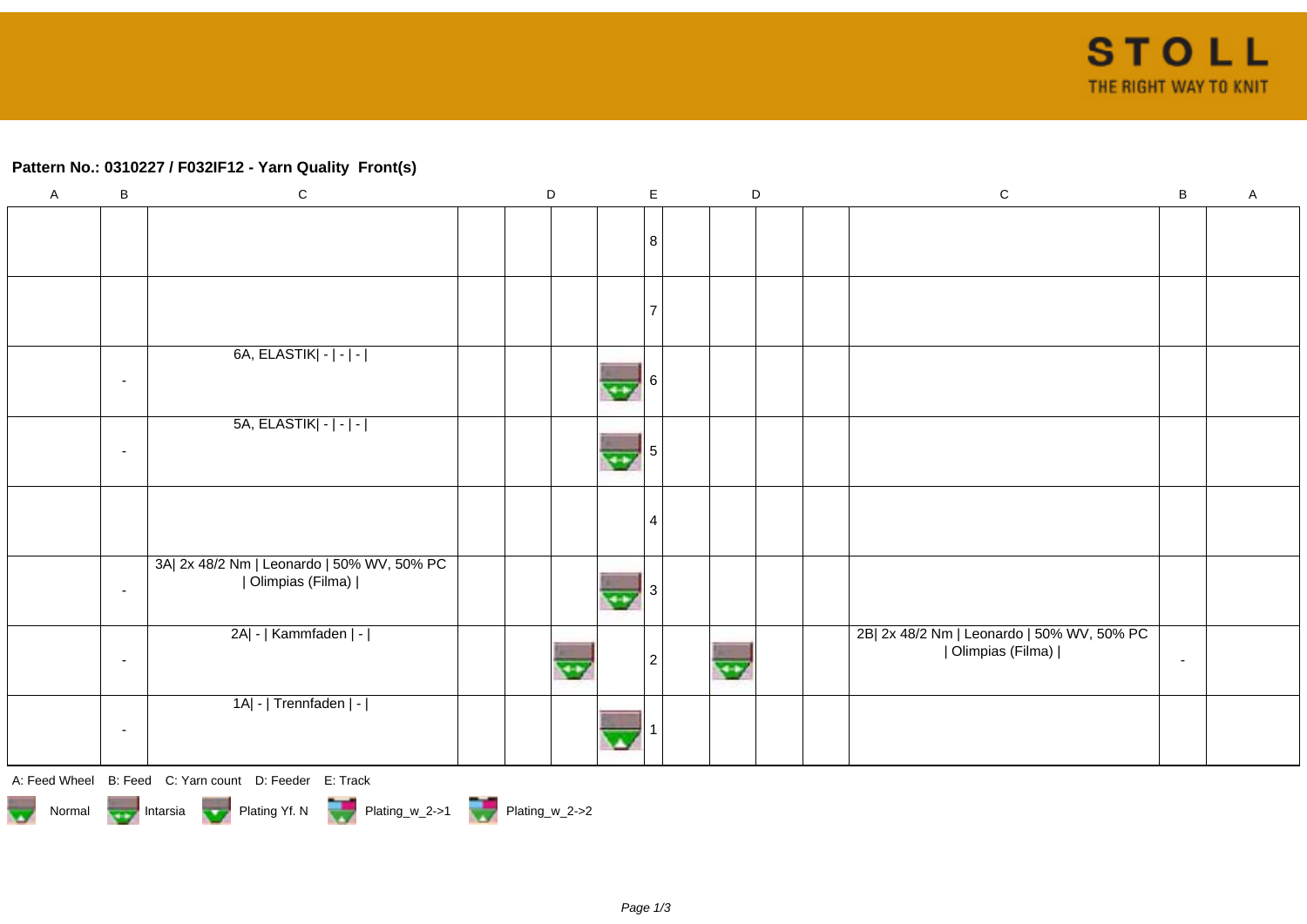## **Pattern No.: 0310227 / F032IF12 - Yarn Quality Back(s)**

| $\mathsf{A}$ | $\, {\bf B}$ | ${\bf C}$                                              | $\mathsf D$ |  |  | $\mathsf{E}$ |  | $\mathsf D$ |  | ${\bf C}$                                                        | $\, {\bf B} \,$ | $\mathsf A$ |
|--------------|--------------|--------------------------------------------------------|-------------|--|--|--------------|--|-------------|--|------------------------------------------------------------------|-----------------|-------------|
|              |              |                                                        |             |  |  | 8            |  |             |  |                                                                  |                 |             |
|              |              |                                                        |             |  |  |              |  |             |  |                                                                  |                 |             |
|              |              |                                                        |             |  |  |              |  |             |  |                                                                  |                 |             |
|              |              |                                                        |             |  |  |              |  |             |  |                                                                  |                 |             |
|              |              |                                                        |             |  |  | 6            |  |             |  |                                                                  |                 |             |
|              |              |                                                        |             |  |  |              |  |             |  |                                                                  |                 |             |
|              |              |                                                        |             |  |  | 5            |  |             |  | 5A, ELASTIK   -   -   -                                          | $\sim$          |             |
|              |              |                                                        |             |  |  |              |  |             |  |                                                                  |                 |             |
|              |              |                                                        |             |  |  | 4            |  |             |  |                                                                  |                 |             |
|              |              |                                                        |             |  |  |              |  |             |  |                                                                  |                 |             |
|              |              |                                                        |             |  |  | 3            |  |             |  |                                                                  |                 |             |
|              |              |                                                        |             |  |  |              |  |             |  |                                                                  |                 |             |
|              | $\sim$       | 2A  -   Kammfaden   -                                  |             |  |  |              |  |             |  | 2B  2x 48/2 Nm   Leonardo   50% WV, 50% PC<br>  Olimpias (Filma) | $\sim$          |             |
|              |              |                                                        |             |  |  |              |  |             |  |                                                                  |                 |             |
|              |              | 1A  -   Trennfaden   -                                 |             |  |  |              |  |             |  |                                                                  |                 |             |
|              | $\sim$       |                                                        |             |  |  |              |  |             |  |                                                                  |                 |             |
|              |              | A: Feed Wheel B: Feed C: Yarn count D: Feeder E: Track |             |  |  |              |  |             |  |                                                                  |                 |             |